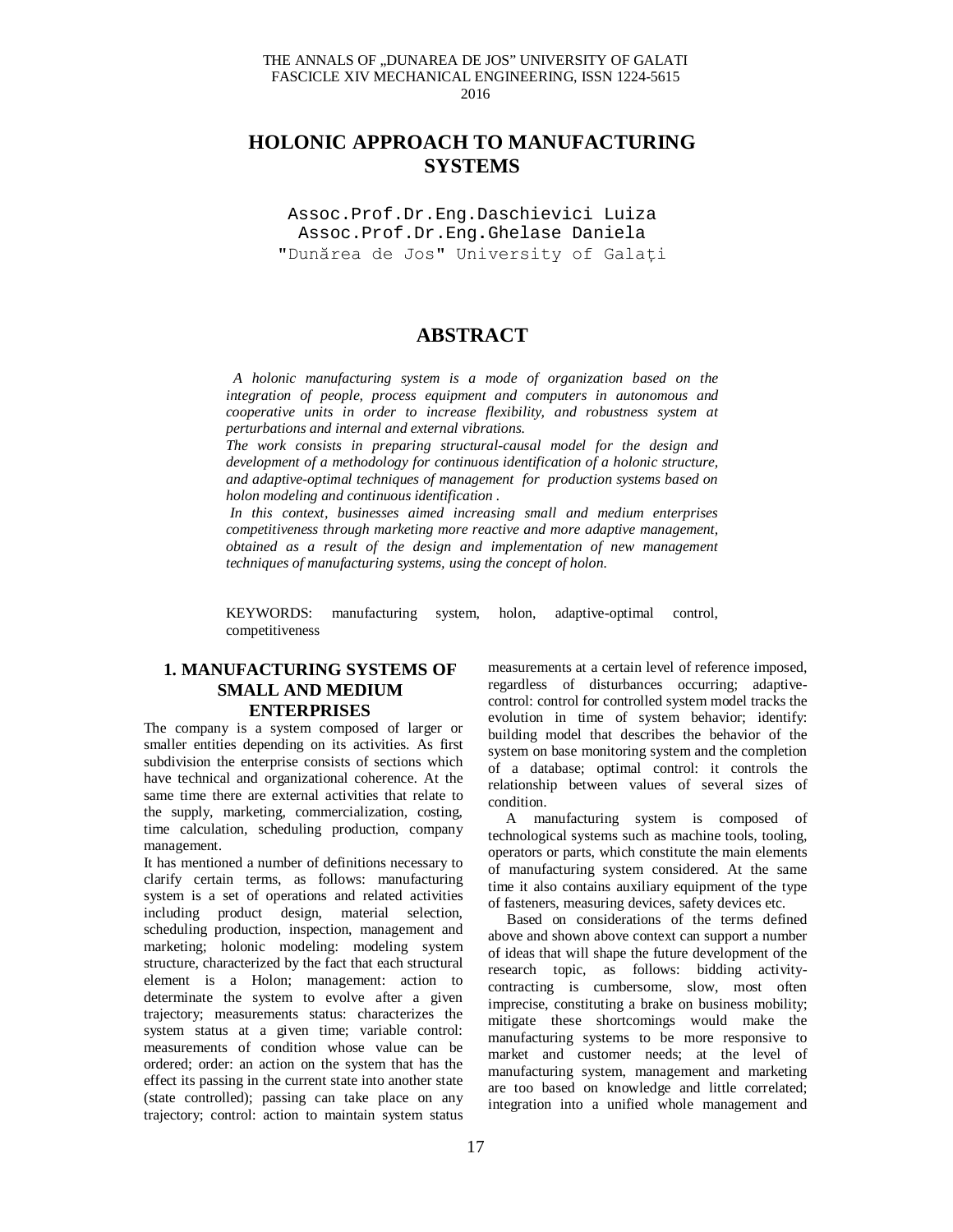marketing manufacturing systems and their substantiating on direct knowledge would lead to increased competitiveness of enterprises.

 In this context businesses aimed increasing small and medium enterprises competitiveness through marketing more reactive and more adaptive management, obtained as a result of the design and implementation of new management techniques of manufacturing systems, using the concept of holon.

## **2. HOLON CONCEPT APPLIED TO MANUFACTURING SYSTEMS**

A holonic manufacturing system is a mode of organization based on the integration of people, process equipment and computers in autonomous and cooperative units in order to increase flexibility, and robustness system at perturbations and internal and external vibrations.

 An important term that must be taken into account is the "holarchy" term. Holarchy is a mode of management based on autonomy and cooperatively of holons that are undergoing to a set of rules/regulations.

 In this way it can be said that holonic manufacturing system is a holarchy that integrates whole range of activities related to manufacturing, including accepting orders, design, production and marketing activities in order to achieve a fast manufacturing enterprise.

1. Holon structure means identifying in the system of the elements that have holonic characteristics, which are:

a) autonomy: holon is able to make their own plan, a program to regulate their working arrangements, according to the targets it has and conditions at any given time; functioning mode is not influenced by the performance of another holon;

b) cooperation: holons are able to operate together, to make a plan together in conditions which each holon executes a part of it independently; in the end showing the finished product as required.

2. The considered holon is a closed structure that works autonomously, with links to the rest of holons and it is characterized by cooperativity (negotiation) with environment.

System structure lies in its breakdown in holon with attributes of autonomy and interaction with the environment. The enterprise is an autonomous holon itself interacting with the environment.

3. Holonic modeling of manufacturing systems

Modeling of manufacturing systems can be done in four stages classified as follows:

- Structural modeling, which has theoretical correspondent supervised learning theory (Supervised learning);

- Canonical modeling suggest identifying legalities proposed by the management and that govern environment in which acting technologic holons.

- Functional modeling, which has as a theoretical correspondent, learning through reinforcement

(reinforcement learning), which means that environment to provide data about the fairness of actions taken by holon, but it don't say what corrective actions should be.

- Causal modeling, whose theoretical correspondent is unsupervised learning which means that the environment does not provide information about the correctness of actions taken by holon.

### **3. STRUCTURAL MODELING**

The research started from a number of key ideas that ensure integration terms and methods used (holonic systems) with classical features of manufacturing systems, as follows: ensemble of man-equipmenttechnology will be considered as a holon, and behavior will be described by a model; on input, sizes of status of holon will be range: size, speed, size measurement stability, time etc. Some of them will be considered sizes control; the output, the holon will have range economic indicators that measure performance: accuracy/surface quality, material consumption, energy consumption, use of labor, productivity etc; concept supervised learning, in which the environment offers both problems we have to solve holon, and the right answers to these problems. To achieve holonic modeling was taken in study the dump truck bins manufacturing.

The way of working involves the following steps: identify jobs; identify sequence actions in the workplace; setting status measurements and measurements control; setting the output or performance job.

Equipment manufacturing involves several operations: tracing; cutting; welding components; welding whole bucket; adjustment for stress relief.

From sequence of operations presented is found jobs involving the same operation and will consider first that will be a holon for each operation, in the logical order of operations as follows: 01 stakeout holon, 02 cutting holon, 03 welding components holon.

Do not forget that each holon can act alone and is simultaneously part of the system of production holonic. As such each must be characterized by input and output sizes, but also must be a size or more allowing holons order regarding succession of operations and type of product that results in the end. Intuitive holonic model based on the description of its component parts, as shown above, consists of a series of schematic representations that by joining, lead to the representation of a manufacturing system holonic.

- Technique component consists of working equipment for each process;

- A technology component comprising data and information about the trial;

- A human component that achieve the process;

- A component of the work environment and utilities for each process.

Manufacturing of equipment for bodywork involves several components and stages and as a result several types of holons, of which we will consider three types of holons: cutting holon, holon for drilling and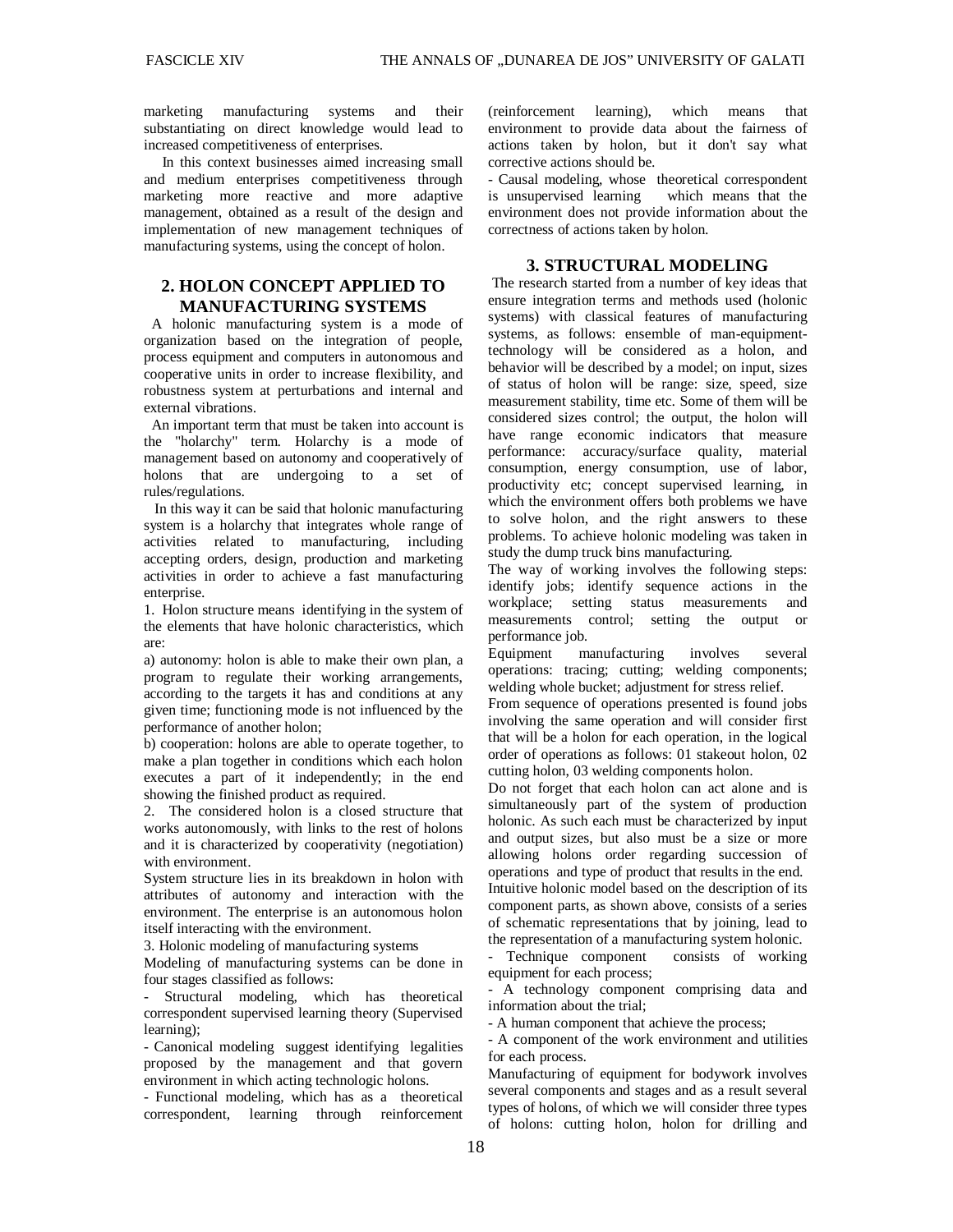welding holon. These are described by the status sizes as follows:

- holon for cutting with status sizes: the material type, cutting length, cutting size, cutting speed, number of pieces; and sizes of performance: time of cutting, operating cost, energy consumption, waste quantity;

- holon for drilling with status sizes: material type, diameter of hole, drilling speed, number of holes, number of pieces; and performance sizes:time for drilling, energy consumption, cost per operation, waste quantity;

- holon for welding with status sizes: material type, type welding, seam length, number of passes, the current intensity, the speed of welding, quantity of electrodes, number of pieces; and sizes of performance: welding time, energy consumption, cost per operation, waste quantity.

For drilling holon we will make a representation that includes status sizes and performance sizes.

#### **4. MODELING CANONICAL**

Each technological system as holon type has at its level a particular environment. Environment in which they act / work is governed by a series of laws, rules or situations. The rules of environment form a structure called canon. For example: we have an arrangement of machine tools such as drilling machines into a workshop of manufacturing of gearing, resulting a certain structure of the environment in which they work; the same types of machines arranged in a workshop for clutch housings has a different structure.

 Canonical modeling means determining legalities governing environment in which acts a technological system type Holon. Some examples of policy covers commercial policy, purchasing policy, human resources policy, price policy, etc.

It must be said that the canonical modeling is modeling of a policy, fact characterized as being subjective, in that it is the result of the modeling of managerial policy decisions, which are the product of thought and action of people. Canon of environment in which operates a manufacturing system / technology is given by internal regulations, operating regulations, job descriptions and other regulations.

#### **5. FUNCTIONAL MODELING**

This type of modeling refers to a structure that interacts with the environment. If we were to represent this thing, we observe that information, materials, documents, etc are received from the environment and its products, reliable data, records are returned to the environment.

Functional Modeling consists cooperation between targets received and what returns holonic structure to working environment.

After interaction with the environment, there is a learning process, which is a process which resulted in Holon which learns improves his ability to act so that during some subsequent inquiries, holon take actions with high efficiency. Actions of holon have place

within an environment, and depending on the interaction between holon and the environment, there are several types of learning, of which here are applied through reinforcement learning, in which the environment provides data about the fairness of actions taken by the holon, but does not say which actions are correct.

Practical, the learning model is through reiforcement, in that it the relationship between holon and the environment are modeled, describing the behavior of this relationship and holon is learned to interact with the environment so that the rewards be maximized and minimized penalties for a certain period of time. In this case, the holon must discover alone what actions lead to obtaining a greater rewards.

#### **6. CAUSAL MODELING**

Unsupervised learning is applied at causal modelling.The environment does not provide information about correctness actions of holon.

Causal Modeling is modeling an objective reality, which includes internal environment of firm under its economic, technical and organizational aspect. This type of modeling includes modeling functional because it includes both targets and independent variables, given by the working parameters and dependent variables given by the status sizes.

 Given the above considerations it is necessary to mention the following:

- holon could be the type:

- neural network with specific techniques;

- database, the processing of model it is made by data processing from this database and search in this database will be made by an algorithm that is called decision tree and uses a special technique;

Environment



#### Fig.1 Entreprise

- neural network model and database;

- the neural networks can't have attributive variable;

- adaptive character of leadership is given by the fact that for identification of the holon is used only one set of recent data (latest developments, not historical data), taken over a period in which it is considered that the system didn't change his behavior; identification is made with a certain frequency and always it takes the latest events;

- because, frequently manufactured products are identical / similar, the holon works in a restricted vicinity of an operating point. So, the models used will have to be simple, to describe the behavior in the vicinity of the operating point; instead of complex